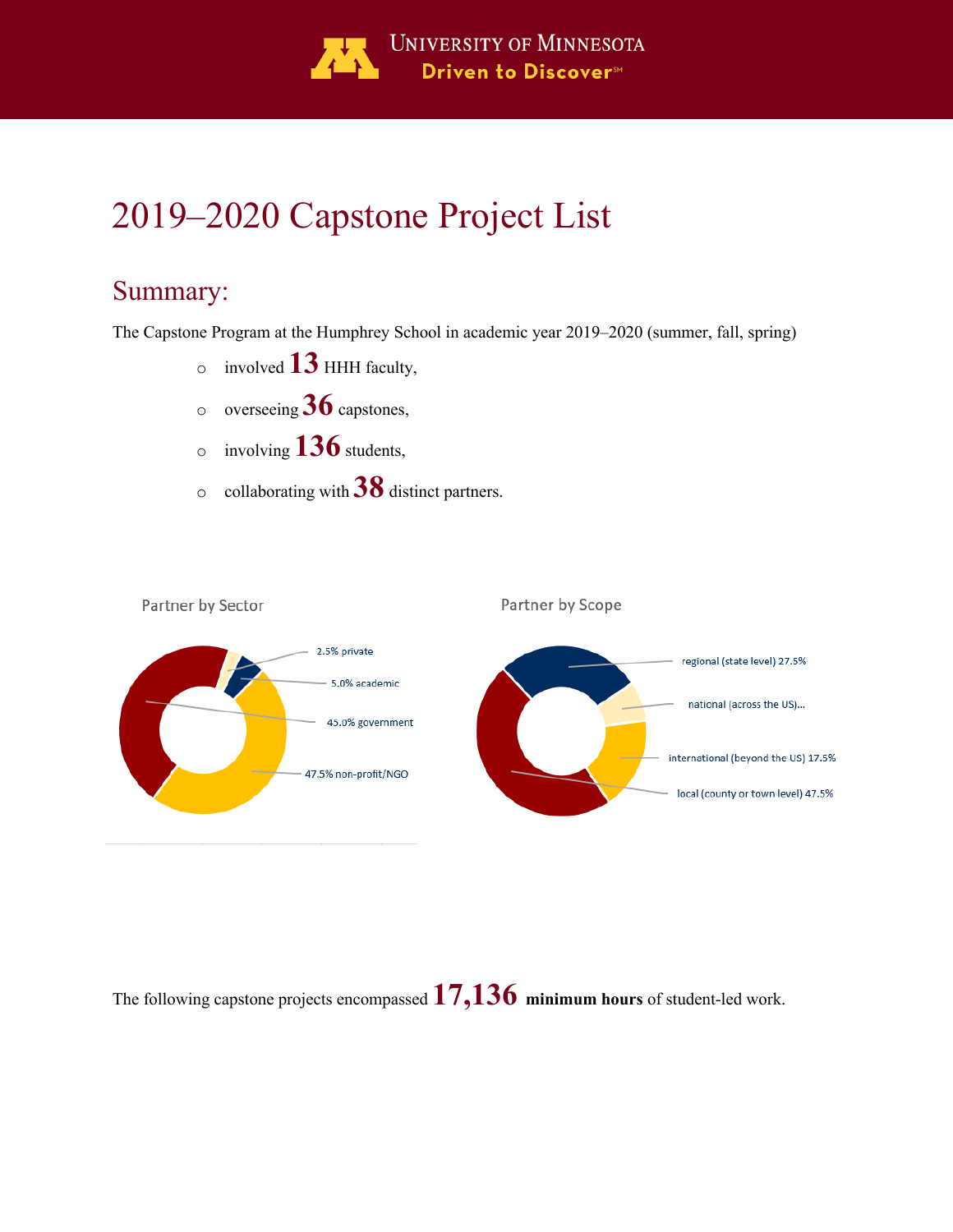# Summer 2019

Leading Organizational and Community Change Faculty: Kevin Gerdes and Robin Phinney Projects: 3

#### *My work to our work: Creating a culture of collaboration through knowledge sharing*

This project examined Hennepin County public health programs and initiatives to identify opportunities for greater collaboration among its community engagement programs. **Community Partner:** Hennepin County Public Health Department **Team:** Sara Barrow (MPA 2019), Jackie Corral (MPP 2020), Anna Lavanger (MPP 2019)

#### *Forging a new path: Opportunities to lead on small business health insurance*

Students researched the legal, political, and economic conditions and realities for opportunities to lessen the burden of health care costs for small businesses while maintaining consumer protections and quality of the plans being offered by St. Paul's small businesses.

**Community Partner:** Office of the Mayor of St. Paul

**Team:** Nathan Coulter (MPA 2020), Jack Dickinson (MPA 2019), Ben Miles (MPA 2019), Elizabeth Richardson (MPP 2019)

#### *Equity in Minnesota farming and Farm to School programs*

Students investigated the reasons behind the underrepresentation of Black, Indigenous, and Persons of Color (BIPOC) in farming and Farm to School programs in Minnesota and around the U.S., and what can be done to improve their representation.

**Community Partner:** University of Minnesota Extension Farm to School Program **Team:** Tara Olds (MPA 2020), Molly Schned (MPA 2019), Matt Gill (MPA 2020), Penny Norquist (MPA 2019)

# Fall 2019

Occupational Licensing: Theory/Evidence to Policy Faculty: Morris Kleiner Project: 1

#### *Occupational licensing: Assessing state policy and practice*

The Consortium, which consisted of the National Governor's Association (NGA), National Conference of State Legislatures (NCSL), and The Council of State Governments (COG), received funding from the U.S. Department of Labor to gather, evaluate, and disseminate information about how to better assess state occupational licensing policy and practice. The Consortium generated a list of issues to include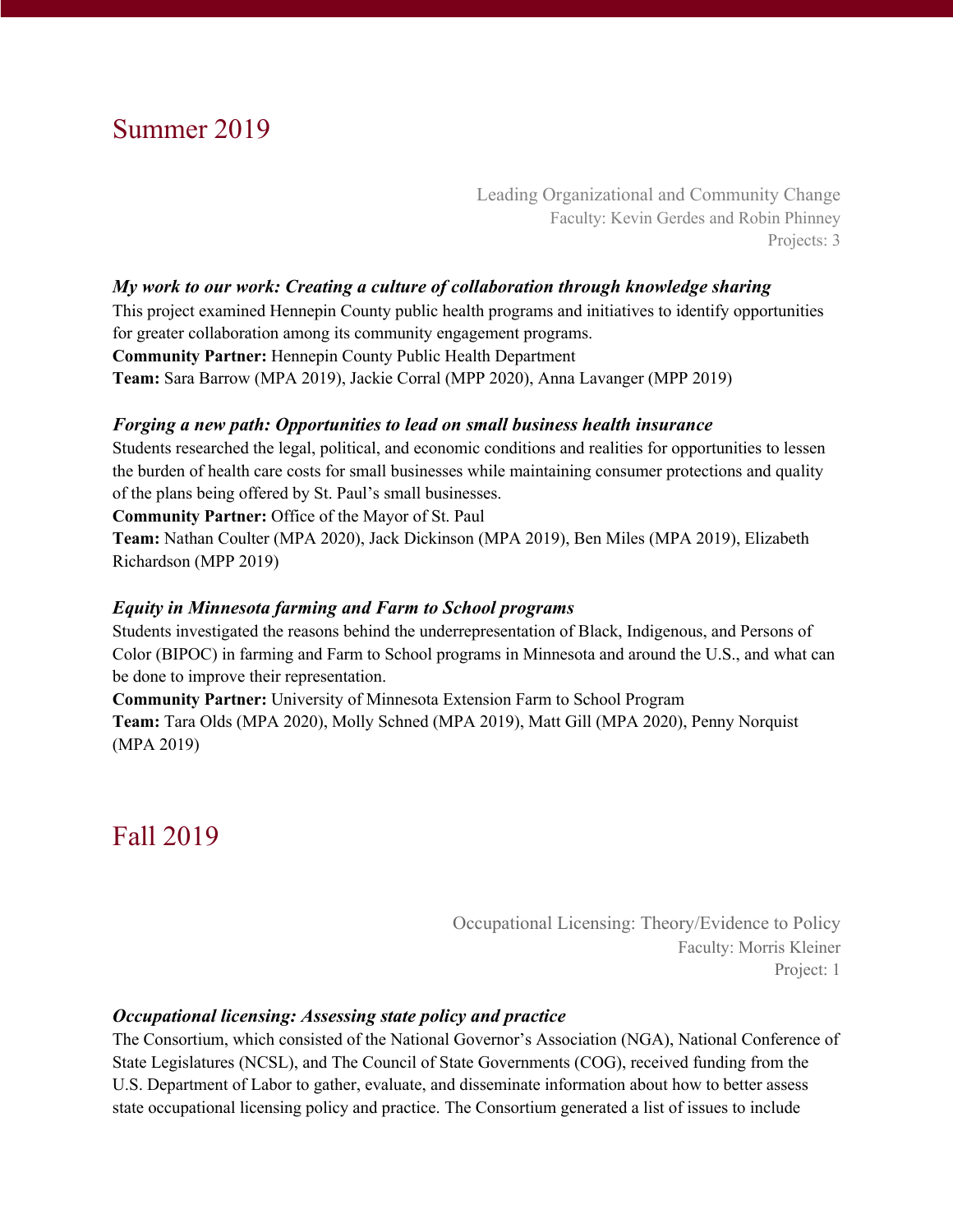Board Composition, Occupational Licensing Legal Information, and the Evolution of Licensure. The class, using mixed methods, generated new information that has been disseminated to all member states on how to better develop occupational licensing policies.

**Community Partners:** National Governor's Association (NGA), National Conference of State Legislatures (NCSL), and The Council of State Governments (COG)

**Team:** Tyler Boesch (MPP 2020), Andrew Durkot (MPP 2020), Drew Garner (MPP 2020), Mary Pat Ladner (MPA 2019), Aaron Sepulveda (MPP 2020), Aaron Westling (MPP 2019), Kelly Wilder (MS-STEP 2020)

> Faculty: Lauren Martin Project: 1

# *Reimagining Expungement*

The project grew out of work from the course Research and Policy with Marginalized Groups. It investigates systemic barriers to expungement of prostitution-related charges for individuals who have been sexually exploited. Without expungement, such charges can create significant barriers to housing, employment, and more.

#### **Community Partner:** The Family Partnership

**Team:** Sasha Hulsey (MPP/MPH 2020), Kshitiz Karki (MPP 2020), Liv Reyes (MPP 2020), Alyssa Scott (MPP 2020 & MPH 2021)

# Spring 2020

Global Public Policy Faculty: Bob Kudrle Projects: 3

# *Effectiveness of the U.S. Global Magnitsky Act*

Human Rights First seeks to understand what impact US human rights and anti-corruption targeted sanctions have on protecting and promoting human rights, fighting corruption, and other U.S. interests. Additional questions posed include: What trends related to respect for human rights can be identified in cases where the US government has either acted through sanctions, warned that it might act through sanctions, explicitly said it will not act through sanctions, or remained silent? and To what extent can we extrapolate concerning the impact of these trends in future years?

#### **Community Partner:** Human Rights First

**Team:** Joy Hammer (MHR 2020), Sarah Allis (MHR 2020), Steph Hallgren (MPP 2020)

# *Barriers for women to economic development in the MENA region*

Proposing a framework for analysis of the topic that will include: an overview of women participating in the labor force, a literature review of laws, governance barriers, and cultural institutions that shape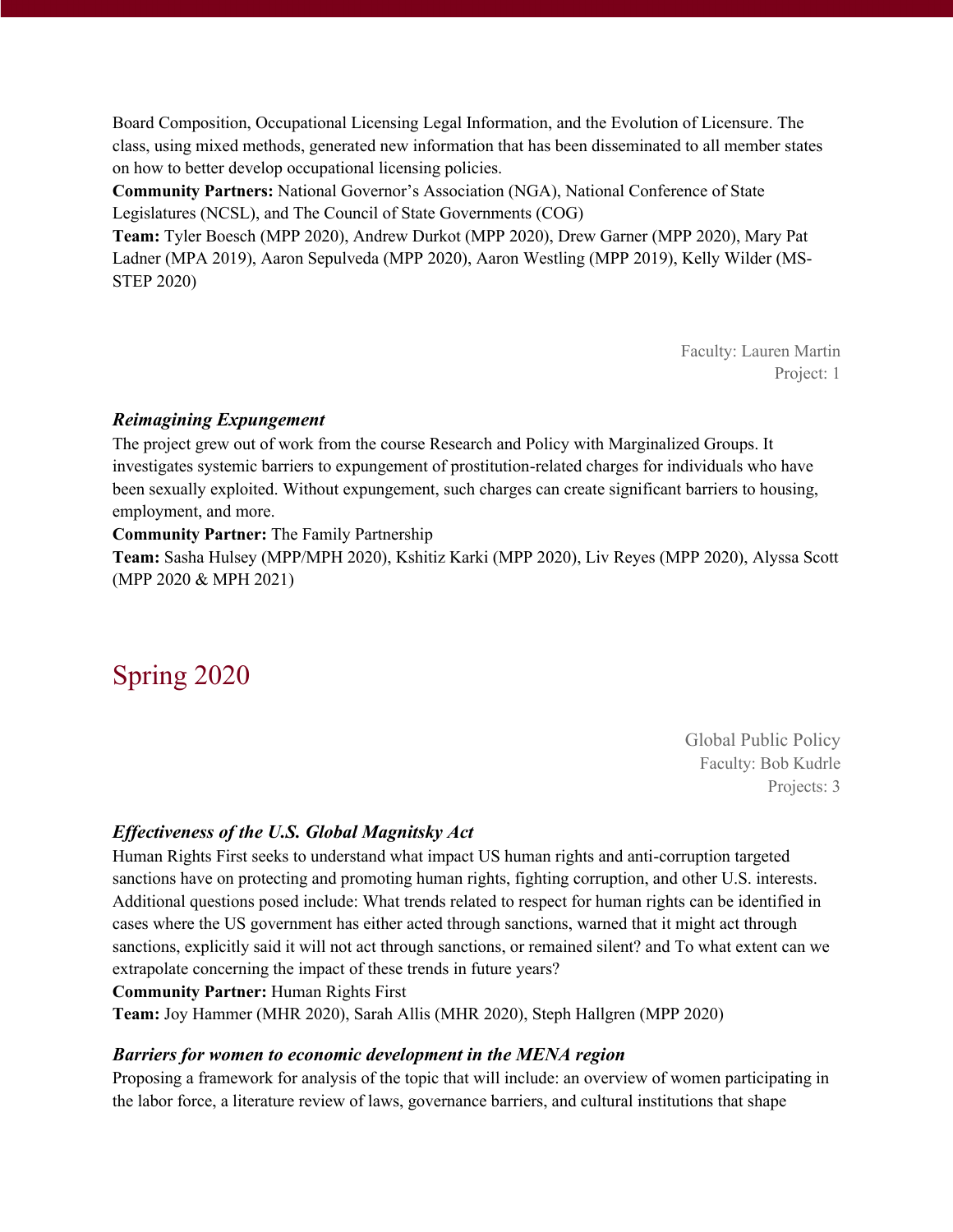women's economic participation, and an overview of laws and tools that enabled women's economic empowerment. A literature review within the proposed framework will be conducted for three countries of the MENA region: Oman, Jordan, and Tunisia.

**Community Partner:** International Republican Institute

**Team:** Zhamin Yelgezekova (MDP 2020), Rayan Deeb (MDP 2020), Jonathan Tvedt (MPP 2020)

#### *Foreign Direct Investment (FDI) and national security*

The TTS FDI-Security Database will catalog the specifics of national regulatory and procedural requirements for reviews of FDI across the world, and attempt to discern the implications for investment, technology-sharing, and corporate compliance in various technology sectors.

**Community Partner:** Stimson Center

**Team:** Soren Stevenson (MDP 2020), Elexis Trinity Williams (MHR 2020), Matthew Dakken (MPP 2020), James Hartnett (MPP 2020), Brynna Schmidt (MPP 2020)

> Global Public Policy Faculty: Mary Curtin Projects: 3

#### *Evaluation of Duluth model of Coordinated Community Response (CCR) to domestic violence*

Working in partnership with Global Rights for Women and the Domestic Abuse Intervention Program (DAIP), the students will provide an advocacy plan to assist GRW and DAIP in ensuring broad understanding of the CCR model and how it can be adapted and applied in other communities and cultures. Students will provide a review of academic literature and journalistic reporting on the CCR, review the data collection system maintained by DAIP, and provide an advocacy plan to promote better understanding of this innovative response to domestic violence.

**Community Partner:** Global Rights for Women

**Team:** Channing Bendtsen (MHR 2020), Karen Chonofsky (MHR 2020) Yasmine Mansour (MDP 2020), Esraa Mahmoud (MDP 2020).

#### *Assessment of immigrant community concerns and service providers in Minneapolis*

Changes in federal immigration, refugee, and asylum policies since 2017 led the City of Minneapolis to create the Office of Immigrant and Refugee Affairs (OIRA) to address concerns of the immigrant and refugee community. OIRA has asked the Humphrey School to assist it in meeting those needs by: providing a deeper understanding of and mapping of the immigrant and refugee communities in the City of Minneapolis (including how they relate to communities in inner ring suburbs), mapping out the key service and affinity organizations in the city that either are composed of members of immigrant groups or provide services to those groups, and to advise OIRA on how the office might better and more strategically address the most important needs of the community and its component parts. **Community Partner:** City of Minneapolis Office of Immigrant and Refugee Affairs (OIRA) **Team:** Tonje Boerresen (MHR 2020); Catherine (Katie) Burke (MHR 2020); Christina Licari (MDP 2020); Hannah Shireman (MHR 2020)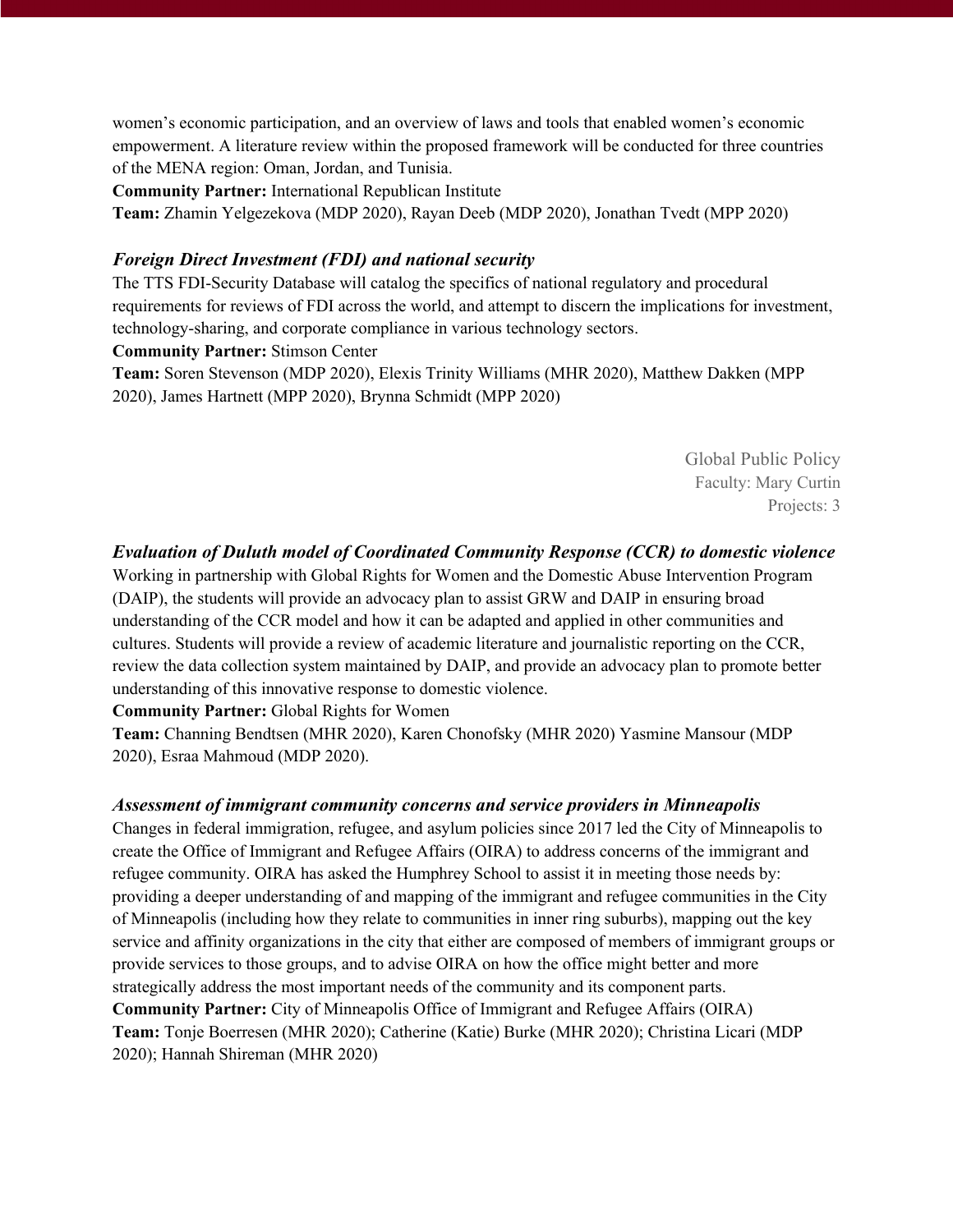#### *Economic sustainability of a community water system in southern Haiti*

The students, who have been engaged with Tree of Hope over several years, will develop a strategic plan to assist the NGO in transitioning Tree of Hope Haiti's (TOHH) existing water storage and filtration system into a self-sustaining, income generating operation in the community of Grand-Goâve, Haiti. Students will provide an assessment of the current project, and recommendations for the transition based on best practices and comparable projects.

#### **Community Partner:** Tree of Hope

**Team:** Sarah Funkhouser (MDP 2020); Michele Girard (MDP 2020)

Capstone in Development Practice (MDP 5200) Faculty: David Wilsey Projects: 4

# *Sumak Kawsay (Living Well): Youth activism, environmental stewardship and indigenous rights in Amboro National Park*

The capstone team will work with ETTA Projects to (1) conduct a comprehensive environmental scan/literature review of environmental education (EE), (2) analyze the latter-mentioned environmental scan/literature review to create a 10-week EE training program that is developmentally appropriate and culturally responsive for 25 youth from the municipality of Buena Vista, Bolivia, and (3) conduct a series of virtual (and potentially in-person) interviews and focus group sessions to assess what specific assets the environmental leaders and educators from the municipality of Buena Vista have and how they would like the EE program to be implemented.

**Community Partner:** ETTA Projects **Team:** Jamee Elsayad (MDP 2020), Diarra Brooks (MPP 2020), Gonxhe Kandri (MHR 2020)

#### *Global Mamas capstone project*

The capstone team was invited by the Global Mamas to transform their monitoring and evaluation systems to better track and measure the impact of the programs on the lives of the women entrepreneurs (the Mamas), both over time and/or benchmarked against relevant publicly available comparison data. **Community Partner:** Global Mamas

**Team:** Zoe Masterpole (MDP 2020), Nasiba Nurmatova (MDP 2020), Kidist Dimore (MDP 2020), Gunnar Carlson (MPA 2020), Darryl Scarborough (MPA 2020)

# *Exploring new and emerging markets for Ramon Nut*

The Rainforest Alliance is an international non-profit organization working at the intersection of business, agriculture, and forests to make responsible business the new normal. We are an alliance of companies, farmers, foresters, communities, and consumers committed to creating a world where people and nature thrive in harmony. We aim to create a better future for people and nature by making responsible business the new normal. By bringing diverse allies together, we are making deep-rooted change on some of our most pressing social and environmental issues. Together, we amplify the voices of farmers and forest communities, improve livelihoods, protect biodiversity, and help people mitigate and adapt to climate change in bold and effective ways. Rainforest Alliance has been working in the MBR for over 20 years.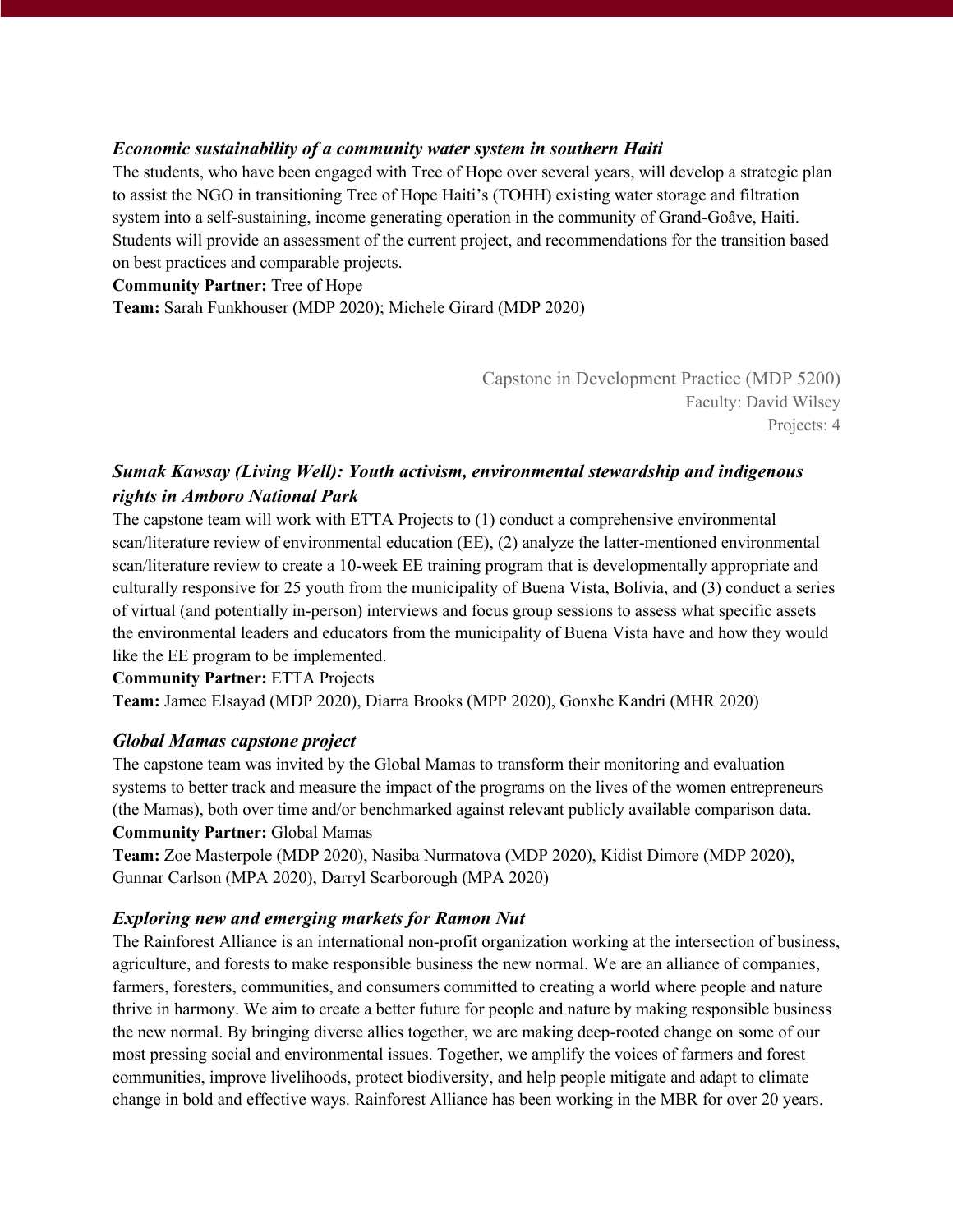All of our staff in Guatemala are from Guatemala and all of our Petén based staff are from the Petén. We work closely with local organizations, the community concessions and other social and conservation focused projects in the MBR.

**Community Partner:** Rainforest Alliance

**Team:** Emily Teleposky (MDP 2020), Joshua Thompson (MDP 2020), Vishal Jamkar (MDP 2020), Meekyung Lee (MURP 2020)

#### *Duluth's creative economy: A comprehensive assessment*

This new initiative strives to realize the full potential of the creative economy in the Duluth (Twin Ports) region by helping to create a shared understanding of the concept, by developing methods and tools to identify and engage regional actors, and by communicating the concept, "craft", and conclusions to participants, stakeholders and key decision-makers. Mini Grant funds will help to make possible this cross-disciplinary, cross-campus, and community-engaged endeavor. Students and faculty in UMD's Cultural Entrepreneurship program will gather preliminary data for seven sectors of the creative economy and will begin to frame a Story Map-style visualization with stories from about 100 organizations. Capstone students from the Humphrey School of Public Affairs will connect with the UMD-CE program to help bring the Story Map from concept to reality, and then to bring that reality to community leaders with potential to shape and enable the sector's growth and impact.

**Community Partner:** University of Minnesota, Duluth Cultural Entrepreneurship Program / LISC / Zeitgeist Arts

**Team:** Sara Zaghloul (MDP 2020), Josh Swanson (MPP 2020), Kia Her (MDP 2020)

Transportation Planning and Policy Faculty: Lyssa Leitner Projects: 3

# *Engagement around implementing transit advantages*

The challenge of urban transportation is providing mobility for all, in a sustainable and fair way, under the constraint of limited street space. Cities that want to prioritize moving people, not vehicles, through their streets will solve this challenge in part by facilitating transit use. When considering implementing such a change, an agency or city rightly wants to understand the opinions of the community. There will be two groups of people responding: those acutely, negatively impacted by the removal of previously enjoyed lane of parking or travel; and those diffusely, positively benefited by a reduction in travel time through a corridor. How should cities and agencies approach this situation? What strategies, engagements, and analyses should be done? Is the savings of a few minutes per trip for a lot of people worth the inconvenience of a few? How should the responses of residents and business be understood, or influence any decisions? What if those benefiting are from another ward, district, or city, from those experiencing the pain?

#### **Community Partner:** Metro Transit

**Team:** Benjamin Tomhave (MURP 2020), Eric Molinari (MURP 2020), Forrest Steinhoff (MURP 2020), Leslie Gale (MPA 2020)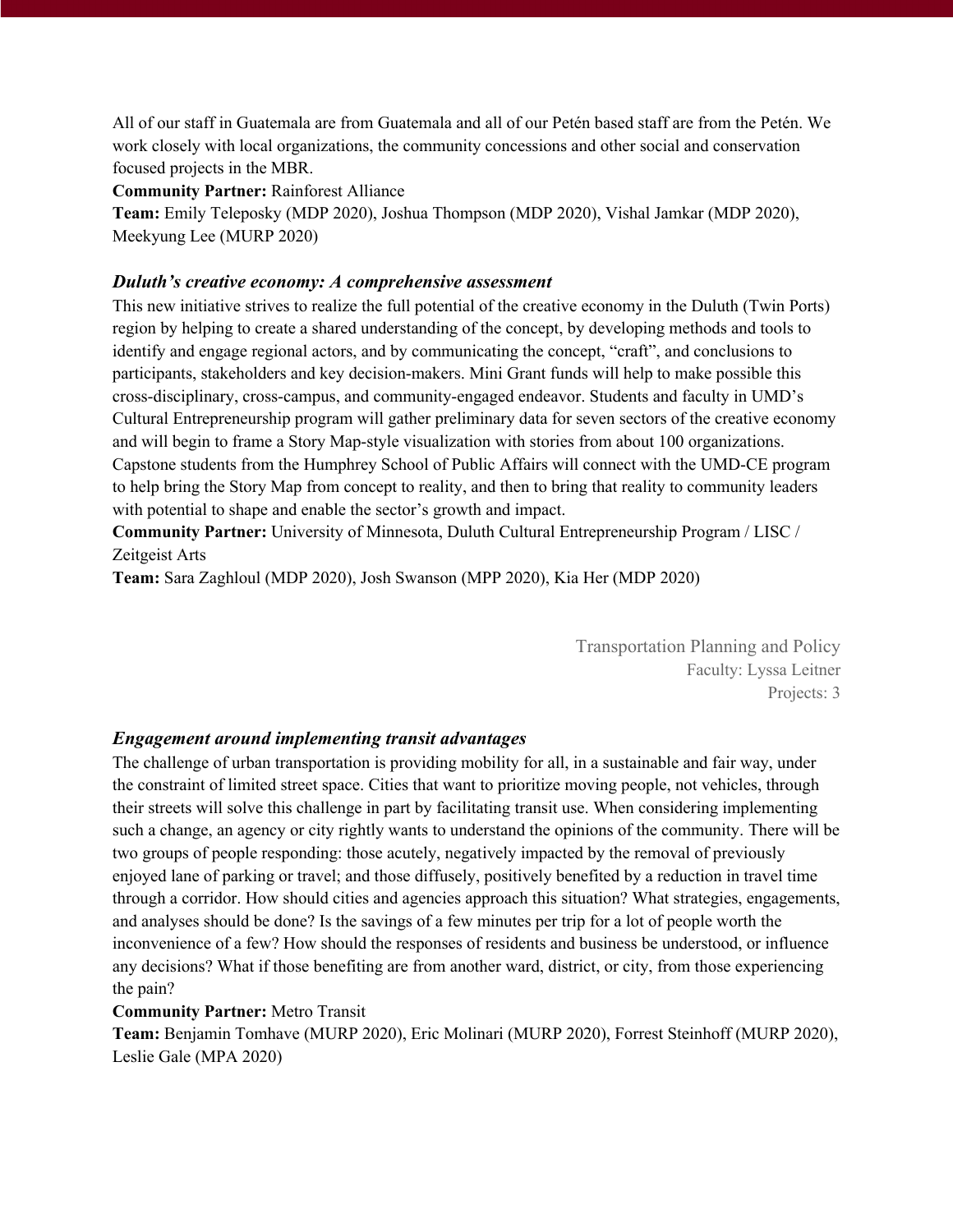# *Vision Zero Minneapolis: Supporting safe streets for everyone*

The City of Minneapolis recently adopted a Vision Zero Action Plan that identifies priority steps the city will take over the next three years to make progress toward the goal of eliminating traffic deaths and severe injuries. This project will support implementation of the Vision Zero Action Plan. It will include two important components: analyzing the most recent traffic crash data and making recommendations that inform planning and engineering efforts; and evaluating and making recommendations around one or more Vision Zero strategies, which may include safety treatments on high injury streets, automated traffic enforcement, communications around street safety projects, or ongoing evaluation of street safety treatments.

**Community Partner:** City of Minneapolis Public Works, Transportation Planning & Programming **Team:** Galen Ryan (MURP 2020), Emily Houser (MURP 2020), Cassie Fitzgerald (MPP 2020)

# *Secure bicycle parking for Metro Transit*

Metro Transit provides bicycle racks at most rail stations, BRT stations, park-and-rides, and transit centers. Recently, shared scooters have put additional pressure on these spaces in many locations. For longer-term, more secure bicycle parking, Metro Transit also rents single-user bicycle lockers at selected transit facilities (https://www.metrotransit.org/bike-lockers). Metro Transit would like to improve the availability and quality of secure bicycle parking at transit facilities to improve access to transit for existing and new transit customers. This project will ask students to develop a methodology to assess bicycle parking demand at high volume transit locations and to prioritize areas for investment in secure bicycle parking facilities.

#### **Community Partner:** Metro Transit

**Team:** Lynda Chao (MURP 2020), Jeffrey Holland (MPA 2020), Ari Del Rosario (MURP 2020)

Planning and Public Affairs Faculty: Greg Lindsey Projects: 5

# *East Central Minnesota economic development study*

This project will identify the housing needs for these East Central Minnesota communities (the members of GPS::45::93), and the policy tools available to these communities to address those needs. To provide GPS::45::93 and its members with the tools to address the housing needs of their communities.

**Community Partner:** East Central Regional Development Commission

**Team:** Hannah Burns (MPP 2020), Ian Corder (MURP 2020), Henry Parker (MPP 2020), Benjamin Schneider (MURP 2020)

# *Opioid Toolkit: How Minnesota cities are responding to the epidemic*

The opioid crisis is reaching epidemic levels and it is an increasingly pervasive issue in cities in Minnesota. Cities in the state are looking for ideas, best practices, and resources to shape their own programs and policies related to opioid misuse and overdose. The League of Minnesota Cities is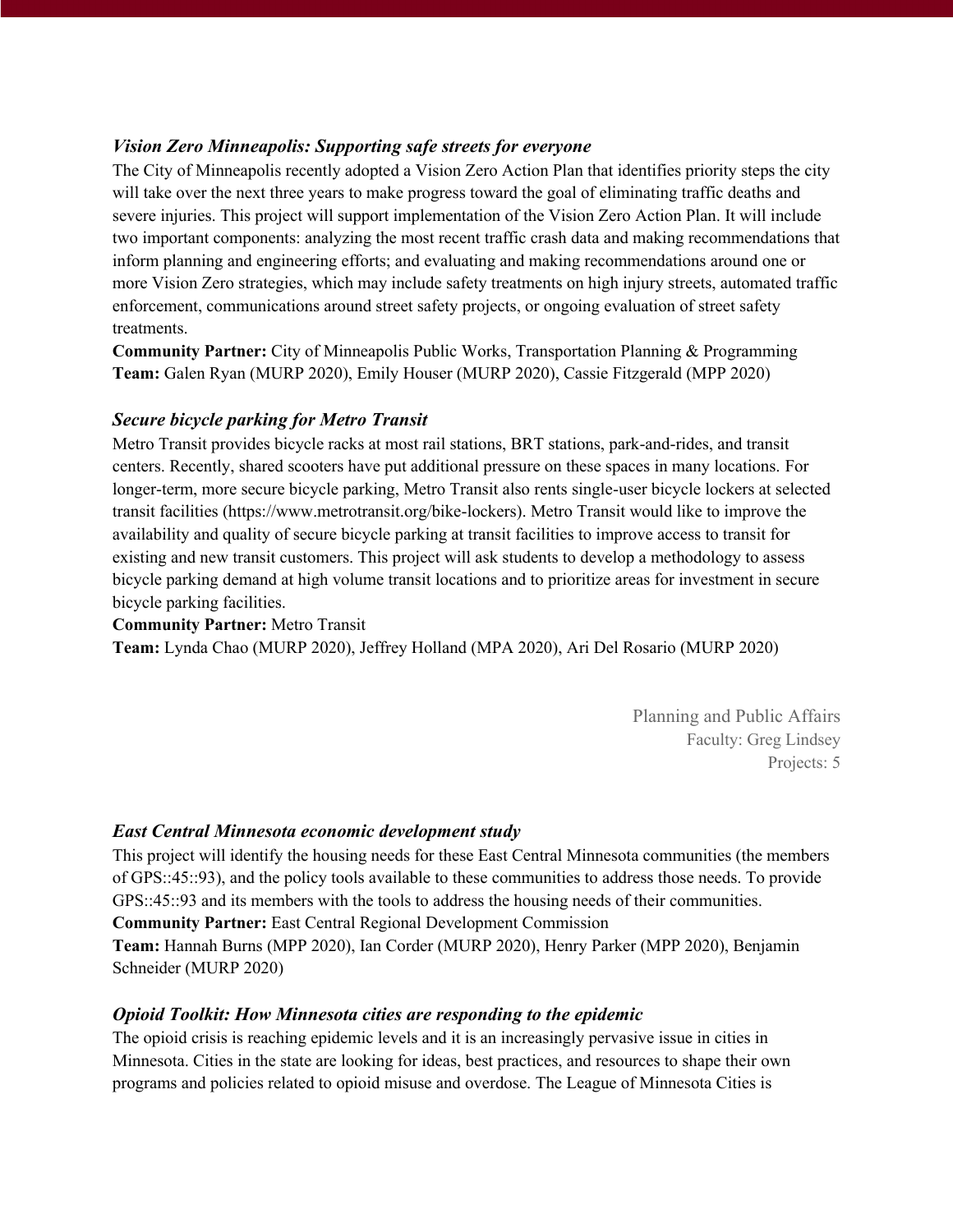developing an online toolkit for city officials to learn about what is working in other jurisdictions, find model policies, and identify other resources that may be available.

**Community Partner:** League of Minnesota Cities - Resilient Communities Projects, CURA **Team:** Mara Daly (MPP 2020), Kaitlyn Schmaltz (MPP 2020), Ashleigh Walter (MPP 2020)

# *Qualitative assessment of vulnerability to climate change*

MnDOT will be receiving data later this year, which will show the predicted vulnerability of their assets to changing precipitation patterns based on quantitative data models. MnDOT suspects that the forthcoming data may have some gaps that could pose unknown risks to MnDOT and to local communities. The goal of this project is to develop and pilot a methodology that will assist MnDOT in collecting this critical knowledge from district staff.

**Community Partner:** Minnesota Department of Transportation, Office of Sustainability **Team:** Martha Allen (MURP 2020), Nicola Dixon (MPA 2020), John Fleming (MURP 2020), Alexander Johnson (MURP 2020), T.J. Melcher (MPA 2020)

# *SLP SEEDS Stakeholders Analyses: Capabilities and needs*

Students will assist SLP SEEDS in developing a clear internal vision of the systems and strategies they will use to advance a refined mission and measure impact given their current capacity. How is SLP SEEDS leveraging partnerships and stakeholders to move their mission forward? Which systems/templates for quantifying and measuring impact would be most helpful to support SLP SEEDS' current and future capacity? What are best practices for food-based nonprofits to move from vision to action?

# **Community Partner:** SLP SEEDS

**Team:** Tyler Foley (MPP 2020), Thomas Liepold (MPP 2020), Emily Reno (MURP 2020), Lisa Wong (MPP/MPH 2020)

# *Discovering cultural destination areas: Asset mapping in St. Paul*

To inform St. Paul's future small area development and the cultural destination areas initiative, the City seeks 1) current information on the economic, social, locational, and cultural characteristics of the three identified neighborhood nodes (Selby/Dale, Selby/Western, Selby/Milton) and 2) an understanding of neighborhood cultural corridor policy precedents at the national level.

**Community Partner:** Saint Paul Planning and Economic Development

**Team:** Corrin Bemis (MURP 2020), Gwendolyn Jenkins (MURP 2020), Elliot Mohler (MURP 2020), Gabriela Olvera (MURP 2020), Roberto Partida (MURP 2020), Alexander Webb (MURP/MS-CE 2020)

> Public Engagement Faculty: LisaBeth Barajas Projects: 3

# *Strengthening community engagement to move public health equity data to action*

Working together with Scott County Public Health and the Resilient Communities Project (RCP) through the Center for Urban and Regional Affairs (CURA), this project strives to identify community-driven solutions to increase physical activity and healthy eating habits among Somali and Latinx residents in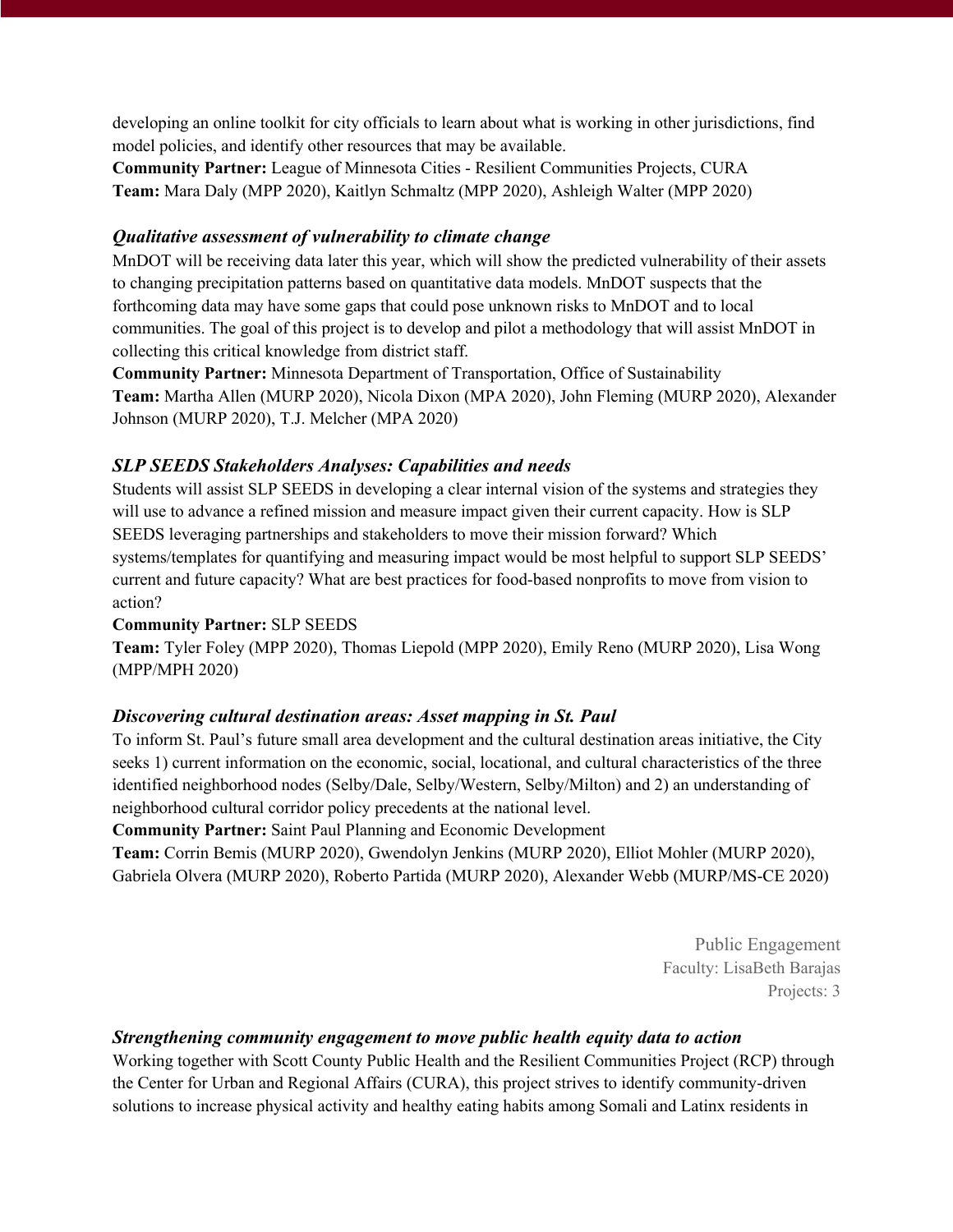Savage. Community engagement will thoughtfully and intentionally be integrated into all aspects of this project to ensure that community needs are being met. Ultimately, we hope to develop community-driven solutions and propose recommendations that can be implemented at the county level to advance public health equity work.

#### **Community Partner:** Scott County Public Health

**Team:** Faiza Mahamud (MPA 2020), Sydney Hobart (MPP/MPH 2020), LaLinda Xiong (MPP 2020), Ali Grimes (MPP 2020)

# *Expanding YEP!'s curriculum to include those most impacted by planning and civic engagement*

We have an opportunity to expand YEP!'s existing curriculum and engagement opportunities to include k-12 youth who have experienced systemic poverty, racism, and colonization in the Twin Cities and nationwide. Our purpose is to provide YEP! with more inclusive curriculum and engagement activities to underserved and underrepresented k-12 youth focused around urban planning and civic participation. **Community Partner:** Youth Engagement Planning – YEP!

**Team:** Rabiic Omar (MPA 2020), Angela Tona (MPP/MSW 2020), Maggie Heurung (MPP 2020)

# *The Park Agency-School District Connection: Developing civic infrastructure to support teens and the regional park system*

There is an opportunity to meaningfully engage youth in planning processes for the metro regional park system. How could the regional park system design programming and inform families and teens of this programming, especially with populations currently underserved by the parks and trails? The project will identify tools that could be used to provide engagement to outdoor enthusiasts across race, ethnicity, income, gender/gender identity, sexual orientation and ability, as well as to new users.

#### **Community Partner:** Metropolitan Council

**Team:** Bridget Callaghan (MPP 2020), Mike Lund (MPP 2020), Diana Vega Vega (MPP 2020)

Science, Technology and Environmental Policy (STEP) Faculty: Fred Rose Projects: 4

#### *Regional 4D + energy efficiency + solar PV analysis*

The purpose of this study is to highlight the potential financial, human welfare, and environmental benefits of jointly investing in energy efficiency, distributed solar, and affordable housing policy at naturally occurring affordable housing multi-family properties. Specifically, we hope to illuminate how implementing these programs concurrently could address competing incentives between energy upgrades and maintaining affordable housing, and decrease involuntary housing displacement as well as the number of energy burdened homes in the Metro area.

**Community Partner:** Metropolitan Council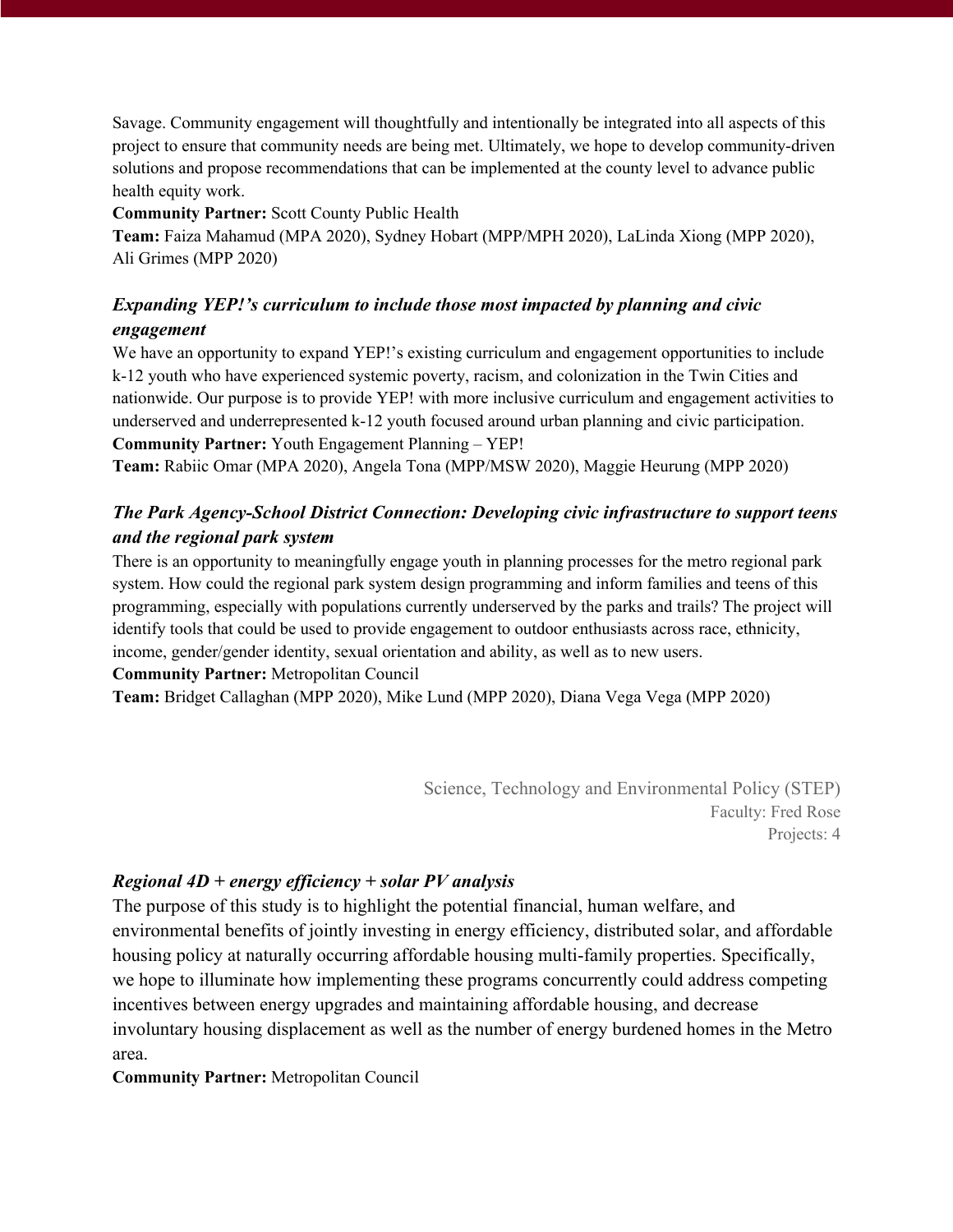**Team:** Courtney Overby (MPP 2020), Brianne Whitcraft (MPA 2020), Lilly Richard (MPP 2020), Matt Jones (MS-STEP 2020)

# *Comprehensive solutions to urban canopy decline in St. Paul, MN*

The purpose of this study is to work with the City of St. Paul to address the decline of the city's urban canopy, with a particular focus on private lands. This decline has proven negative economic and health outcomes for residents. We will work to identify neighborhoods of high need, coordinate with community leaders, and analyze how the city might most effectively support tree planting programs within those areas.

**Community Partner:** St. Paul Urban Forestry

**Team:** Joe Amerman (MPP 2020), Nicholas Atherton (MPP 2020), Daniel Mock (MURP/MPH 2020), Koehl Simmons (MURP 2020)

# *Building back better: Puerto Rico's first energy co-op*

The project aims to assist Puerto Rico's first energy cooperative with their on-bill financing model. This will allow them to deploy 5MW of grid-tied, rooftop photovoltaic systems for the member-owners of the cooperative to improve the electrical resiliency of residents in central Puerto Rico. The student team will also create informational resources for the cooperative to educate and engage the public.

**Community Partner:** Unidos por Utuado and the Cooperativa Hidroeléctrica de la Montaña **Team:** Shannon Evans Engstrom (MURP 2020), Lauren Fisher (MS-STEP 2021), Anindya Panda (MPP 2020), Megan Reineccius (MURP 2020)

# *Minnesota Department of Commerce: Minnesota housing affordability and emissions reduction potential*

Achieving affordable, resilient housing infrastructure and mitigating greenhouse gas emissions in buildings – How can we achieve both? The purpose of this project is to look at the implications of future demographics within Minnesota, as well as projected housing stock to explore the intersection and implications of demographics and GHG reduction goals on new and existing housing infrastructure. **Community Partner:** Minnesota Department of Commerce

**Team:** Mike Milnar (MS-STEP 2020), Kristen Peterson (MS-STEP 2020), Daniel Wolski (MS-STEP 2020), Rachel Mezey (MS-STEP 2020)

> Program Evaluation Faculty: Emily Kalnicky Projects: 2

# *Lifeworks progression tool evaluation*

Lifeworks is interested in evaluating their process for administering their progression tool to understand where they can improve the effectiveness and efficiency of the process. The research product will provide clear recommendations for how Lifeworks can improve their progression tool based on our research. **Community Partner:** Lifeworks Services, Inc.

**Team:** David Ambuel (MPP 2020), Rachel Wilson-King (MPP 2020)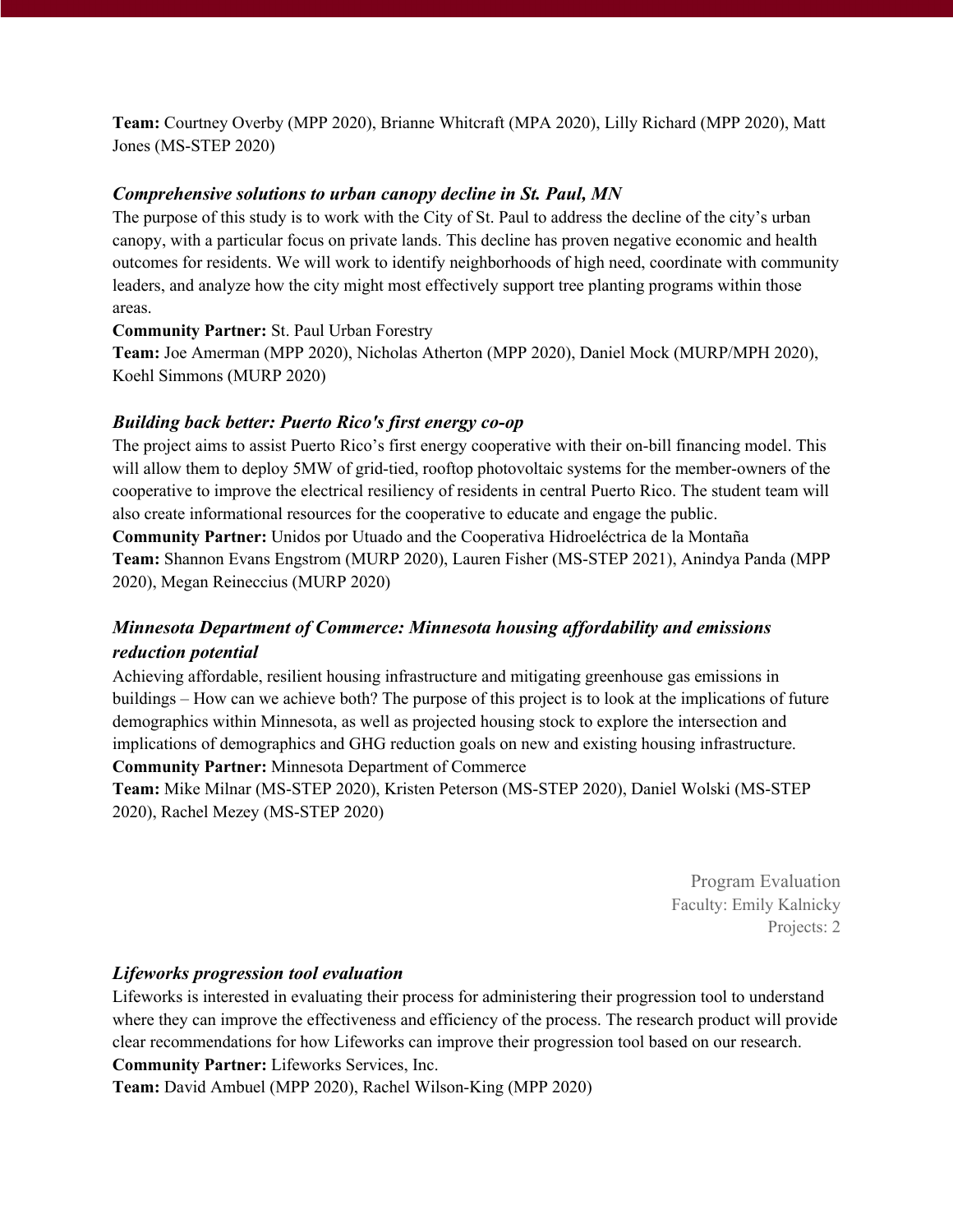# *Evaluating the community engagement program of the Guthrie Theater*

Evaluation of how the Guthrie's current, internal community engagement processes work to build longterm, mutually beneficial relationships with community partners. If the Guthrie better understands how community partners view the community engagement practices now, and how their own internal processes work, they will be better informed to adapt their processes to make their community engagement practice more mutually beneficial.

**Community Partner:** The Guthrie Theater

**Team:** James Clinton (MPP 2020), Ganokporn Soisuwan (MPP 2020)

Social Policy Faculty: Maria Hanratty Projects: 3

# *Growing the opportunity for food rescue in Minnesota*

Too much edible food from retailers ends up in landfills in Second Harvest Heartland's service area, rather than being diverted in ways that maximize benefit for the environment, society, and economy. The capstone team will provide a qualitative and quantitative analysis of the environmental, societal, and economic costs and benefits of composting and food rescue. This information will be used to provide recommendations to the client for seeking future investment in their food rescue programs. **Community Partner:** Second Harvest Heartland

**Team:** Bryan George (MPP 2020), Ellen Nikodym (MPP 2020), Rachel Sosnowchik (MPP 2020), Samantha Messina (MPP 2020)

# *Equity audit of Minnesota's public school teacher compensation*

This project will assess the extent to which current understandings of teacher compensation levels in Minnesota create a barrier to entering and remaining in the teaching profession by potential teachers of color. The project will include an evaluation of current data on Minnesota on levels of compensation for public teachers, by race, as well as a synthesis of research on the factors determining the decision to enter the teaching profession in Minnesota.

**Community Partner:** Minnesota Education Equity Partnership

**Team:** Sara Parke (MPP 2020), Jackson Pineau (MPP 2020), Mikayla Smith (MPP 2020), Temilola Ogurinde (MPP 2020), Robert Menge (MPP/MSW 2020)

#### *Homeless designated housing access and outcomes*

In the Hennepin County continuum of care, households experiencing homelessness are assessed for, referred to, and housed in units designated for homelessness. To ensure racial equity as well as system efficiency and effectiveness, this project will evaluate who is getting into housing, the speed at which they are doing so, and the retention of that housing. The project will also include interviews with providers of housing to determine their perspectives on the effectiveness of the housing referral system. **Community Partner:** Hennepin County